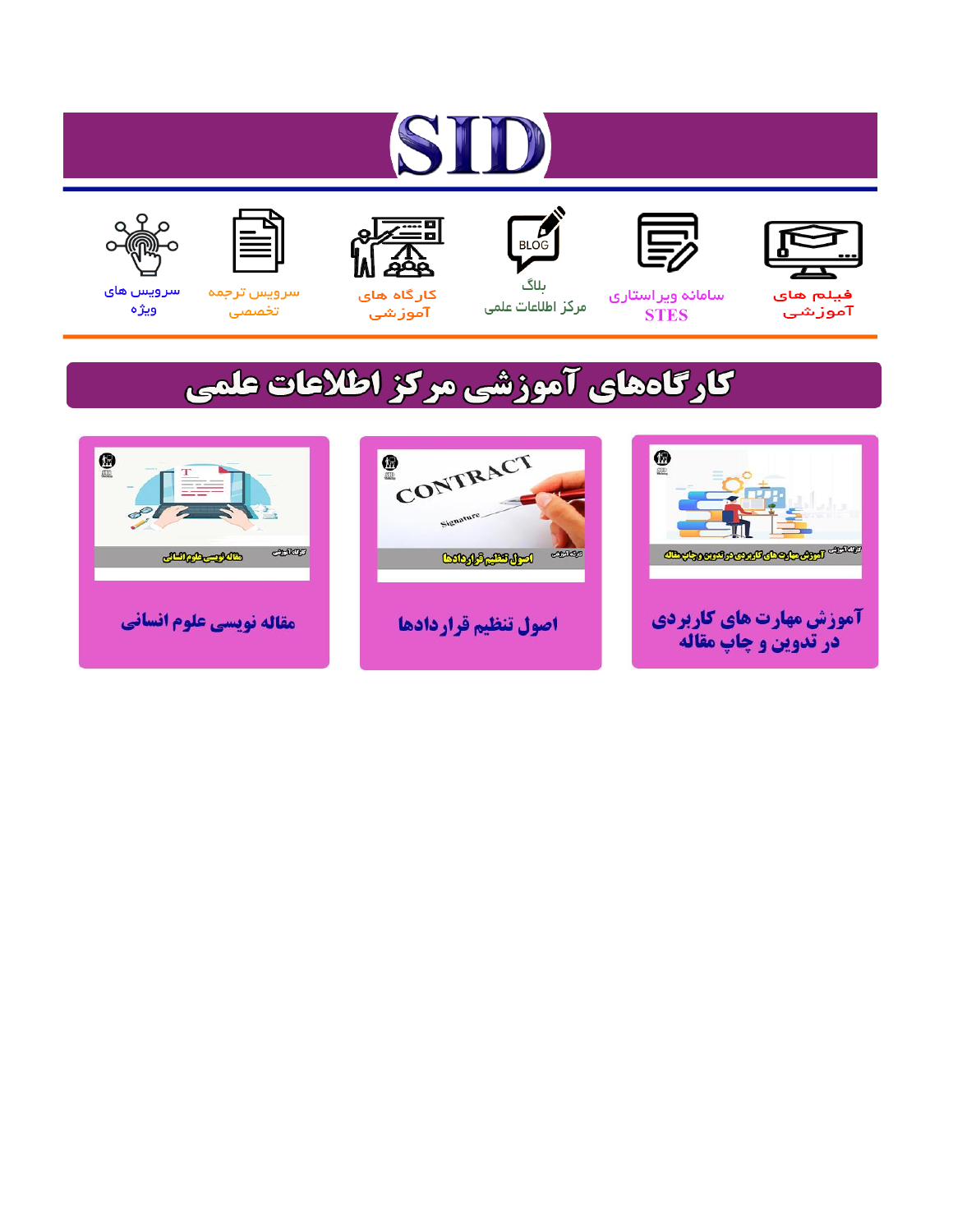



Original Article (Pages: 7843-7849)

## **Survey of a Practical Approach to Central Venous Catheterization in Pediatric Patients**

Alireza Mahdavi<sup>1</sup>, Ashkan Panah<sup>2</sup>, \*Afsaneh Sadeghi<sup>1</sup>

<sup>1</sup>Anesthesiologist, Anesthesiology Research Center (ARC), Shahid Beheshti University of Medical Sciences (SBMU), Tehran, Iran.

 $2^2$ Anesthesiologist, Shiraz University of Medical Sciences, Shiraz, Iran.

#### *Abstract*

#### *Background*

Central venous catheter (CVC) is used for measuring hemodynamic variables, transfusion of blood, fluids and medications when peripheral vascular lack sufficiency. Unfortunately CVC is associated with many complications ranging from anxiety and discomfort for the patient to severe mechanical side effects such as arterial lacerations, pleural and pericardial injury as well as infection and thrombosis. This study aimed to survey of a practical approach to central venous catheterization in pediatric patients.

#### *Materials and Methods*

In this retrospective and descriptive study, rate of success and complications of central venous catheterization by the anesthesia team for the hospitalized children 0-15 years from 2009 to 2016 years at Mofid Children Hospital, Tehran-Iran, were investigated. Advancement of catheters tips in pleural space; peritoneal cavity and pericardium were recognized by rat tail blood flow as a practical approach which was proved by chest X- ray. Successful rate and complications of inserting CVC were collected by researchers using medical records of the patients.

#### *Results*

There were 2,385 (53%) female and 2,115 (47%) male patients. Patient's age ranged from 1 month to 10 years, mean 12.25±6.45 months. About 4,500 patients who underwent central venous catheterization were investigated that 815 patients (18%) had improper catheterization in the internal jugular and 374 patients (8%) had accidental arterial injury and 160 patients (3%) had accidental pleural injury. Accidental pleural injury were recognized by rat tail blood flow in the liquid column connected to the catheter to the patient's bedside and all of them was proven by taking control image.

#### *Conclusion*

1

Using rat tail blood flow as a practical approach to central venous catheterization in pediatric patients can be associated with prevention of the plural injury and subsequent pneumothorax and hemothorax.

*Key Words:* [Central Venous Catheters,](https://www.ncbi.nlm.nih.gov/mesh/68062905) Pediatrics, Pneumothorax.

\*Please cite this article as: Mahdavi A, Panah A, Sadeghi A. Survey of a Practical Approach to Central Venous Catheterization in Pediatric Patients. Int J Pediatr 2018; 6 (6): 7843-49. DOI: **10.22038/ijp.2018.29953.2649**

**\****Corresponding Author:*

Afsaneh Sadeghi (MD), Pediatric Anaesthesiologity Mofid Hospital, Shahid Beheshti University of Medical Sciences, Tehran, Iran; Institution Address: Mofid Pediatric Hospital, St, Tehran, Iran.

Email: are20935@yahoo.com

Received date: Feb:10, 2018; Accepted date: Mar: 22, 2018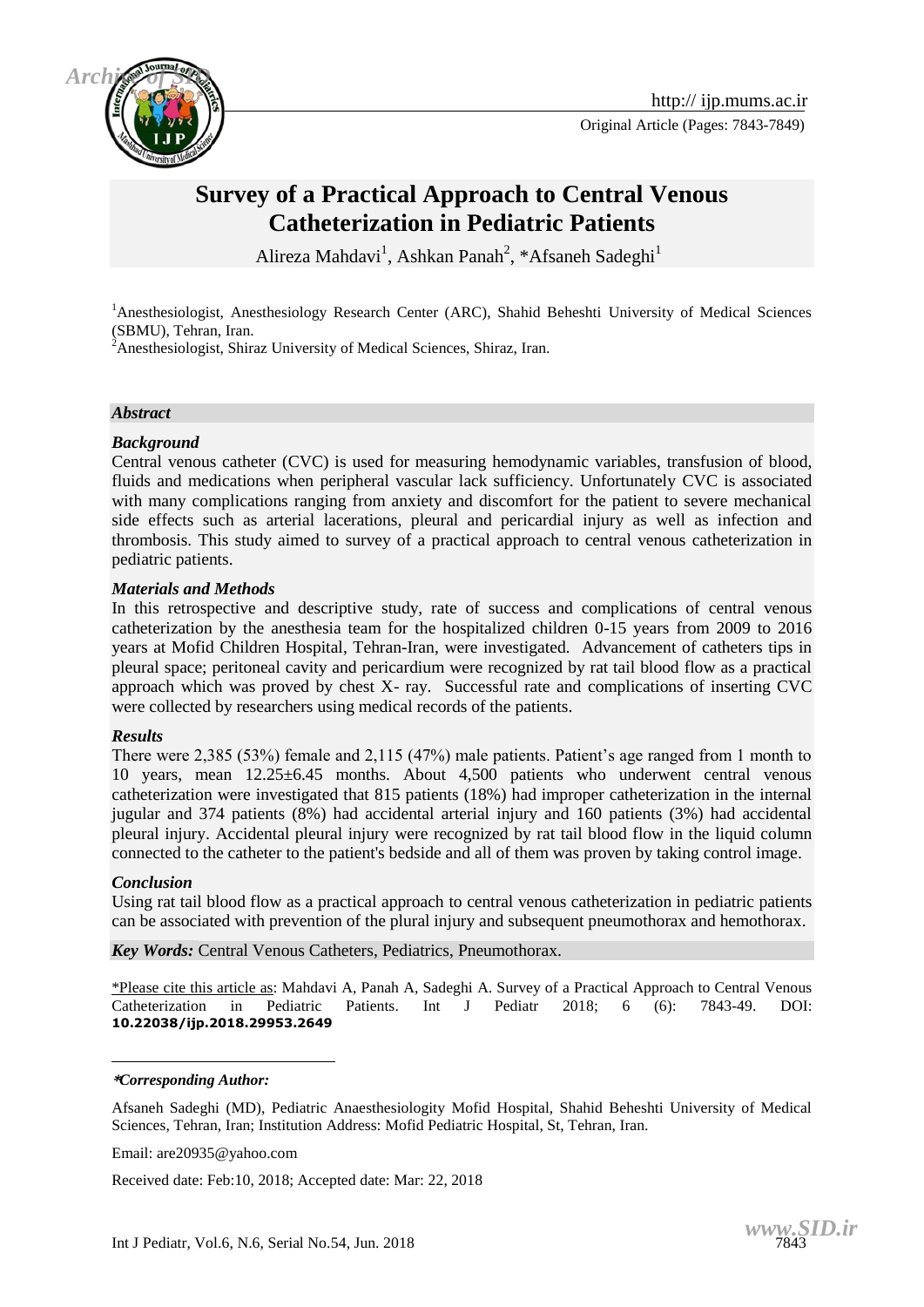## **1- INTRODUCTION**

 Inserting a central venous catheter in surgical patients admitted to the intensive care unit (ICU) takes place frequently (1). In the United States of America, for example, approximately five million central venous catheters are inserted annually, which include 8% of hospitalized patients (2). Catheterization is utilized for such cases as fluid therapy, lack of adequate access to peripheral vascular, administration of vasoactive drugs and the need to hypertonic fluids such as total parenteral nutrition (TPN), chemotherapy and concentrated electrolyte liquid such as potassium and cases like hemodialysis or measuring variables such as central venous pressure or repeated blood sampling (3). There is no absolute contraindication for the use of this device, except for such relative cases as infection or clotting problems, which can be done regarding numerous places available to central venous (3).

Catheter site selection depends on various factors such as experience and skill of the operator or the patient's anatomy and hazards such as coagulation disorders, lung problems and other comorbid conditions (4). However, the highest success and the lowest risk of mechanical complication rely on the experience and skill of the catheter operator (5). Typical veins for the insertion of central venous catheter include: internal and external jugular vein, subclavian and femoral vein. The right place for the catheter tip in the veins of the lower body are in the inferior vena cava and for the upper torso, are in the superior vena above the right atrium are used (6). To confirm the suitability of the catheter tip, X-rays, ultrasound, fluoroscopy or transesophageal echocardiography in particular for intraoperative cases are used (6). Common complication of central venous catheterization is infection and thrombosis. Less common but serious side effect is mechanical damage that usually

occurs during catheterization (7). The experience and skill of the operator, selecting the right area, sterility and the use of ultrasound are highly effective in reducing complications (2). Some of these effects could be noted as misplaced insertion in the arteries, pleura, pericardium, sustainable hemorrhage, pneumothorax, chylothorax, hemothorax, pleural effusion, pericardial effusion and cardiac tamponade, pulmonary embolism and trachea damage (8, 9). In the event of damage to the thoracic duct, there is chance of chylothorax that is possible in the approach to the subclavian vein (10, 11). Mind's eye visualization of proper placement location not only increases the safety of the procedure but also enhances the operator's ability to troubleshoot difficult catheterization (12). Furthermore, several case reports recommended a practical approach to CVC insertion to prevention of complication, which do not provide pragmatic guidance or solutions to the problem (13). Therefore there is not a reliable method to diagnosis of the improper catheterization during procedure. This study aimed to survey of a practical approach to central venous catheterization in pediatric patients.

## **2- MATERIALS AND METHODS**

## **2-1. Study design and population**

In this retrospective and descriptive study, rate of success and complications of central venous catheterization by the anesthesia team for the hospitalized children 0-15 years from 2009 to 2016 years at Mofid Children Hospital, Tehran-Iran, were investigated.

## **2-2. Methods**

The same team of anesthesiologist was responsible for all the cases in our study, and all CVC insertion and investigations about CVC complications and successful placement was done by this team.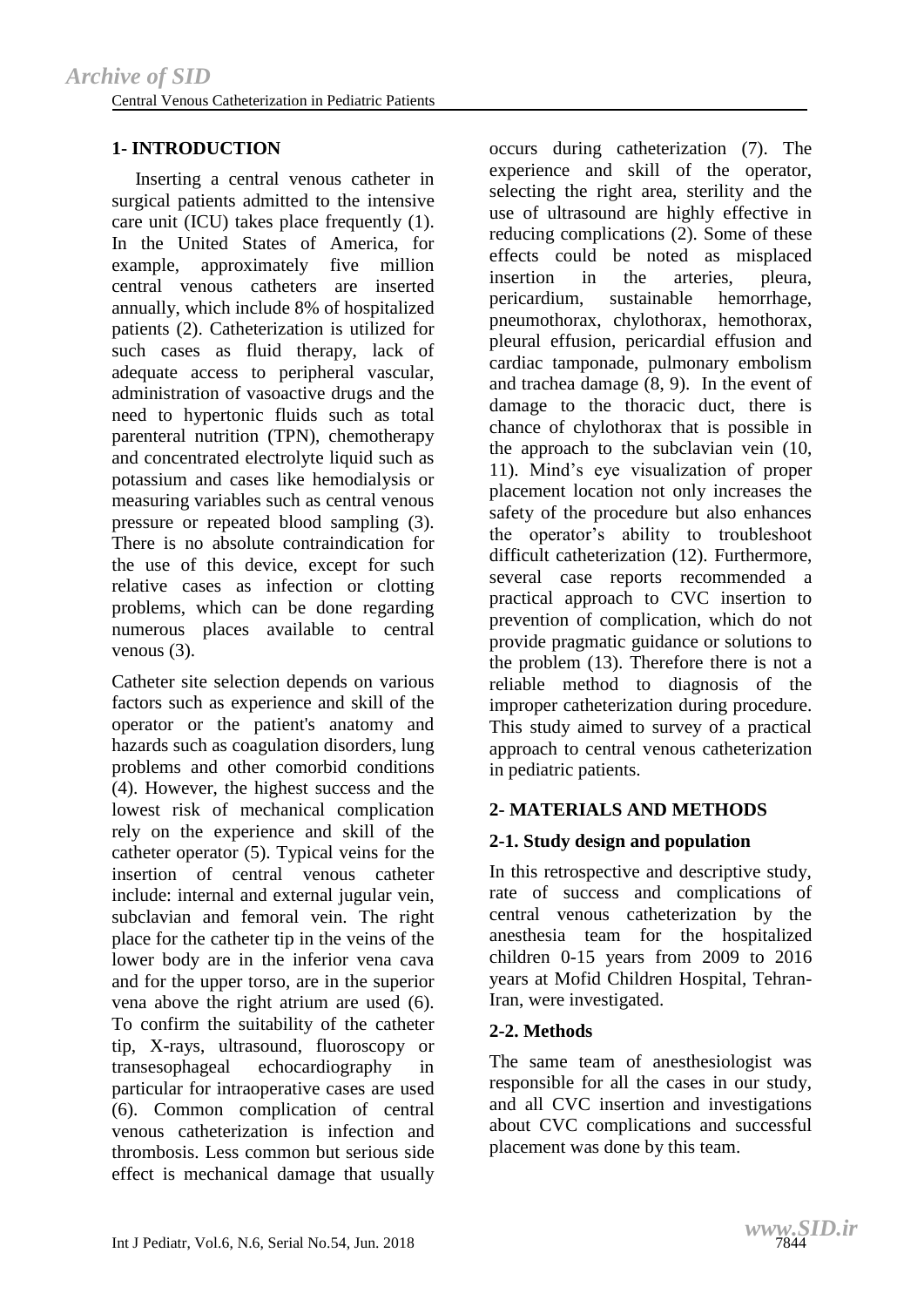Method of work was so that after entering the child into the operating room anesthetic induction was done with sevoflurane in a way that preserved spontaneous breathing. Full monitoring of Pulse oximetry, heart monitor, blood pressure and capnography was established and the specific catheter kit was selected in sterile conditions including wearing mask, cap, sterile gown and gloves after washing hands for 3-5 minutes and disinfection and then the sets for central venous catheter insertion opened.

The patient lied in the Trendelenburg position at an angle of 10-15 degrees, head was turned to the opposite side and shoulder roll was placed. The operator stands beside the location of the catheterization, the catheter along with the front part was completely disinfected and large sterile drape was spread in place. Using infraclavicular approach right on the midclavicular or slightly lateral to it at an angle of 0-5 degrees to the sternal notch, the syringe and needle enter in aspiration mode. When the vein was punctured and blood was aspirated, the syringe was isolated and in the absence of pulsatile blood flow, the needle was kept completely fixed by hand. The other partner enters guidewire through the needle without the slightest pressure and resistance. If there was resistance to the guidewire, it was pulled out and the operation was repeated. If the vein was not punctured, the needle was pulled back under the skin and slightly advances more cephalad to the sternal notch and operation was repeated. After passing the guidewire, the needle was pulled out, a small incision was created in the area and using dilators the area was dilated as tract on a rotating basis. If arterial line catheters were used, there was no need for dilators (8). Catheter was inserted over the guidewire and by estimating the distance to the right atrium, the catheter is pushed forward and the guidewire was removed.

By aspirating blood, air inside the catheter was depleted and the liquid was injected by syringe and the catheter was closed and fixed with suture. Anesthesia team connected the liquid column to the catheter and set the liquid source a little above the surface of the body, and by lack of increasing blood flow and lack of pulsed blood flow in the catheter they ensure that the catheter is not in the artery. Obviously, if the patient is severely ill and has underlying disease leading to hypotension (e.g. shock) even if the liquid source was at a higher level of the body, it was possible that the increasing blood flow was not observed due to overcome of the pressure of the liquid column to the patient's blood pressure, and this shall be noted. By lowering the source beneath the surface of the body and the existence of decreasing blood flow as rat tail (**Figure.1**), the lack of catheter in the pleura and pericardia was ensured and after the establishment of the necessary conditions for discharge from the operation room the chest X-ray was performed for reassurance from the appropriate insertion of the catheter and the administration of fluids and drugs from the catheter was permitted.

#### **2-3. Measuring tools**

Demographic data and complications and rate of success of CVC insertion were collected by researchers from hospital archive department using medical records of the patients.

## **2-4. Ethical consideration**

The study was reviewed and approved by the university review board and hospital ethics committee.

#### **2-5. Data Analyses**

Data analysis was done by SPSS version 22.0 software and through descriptive statistic.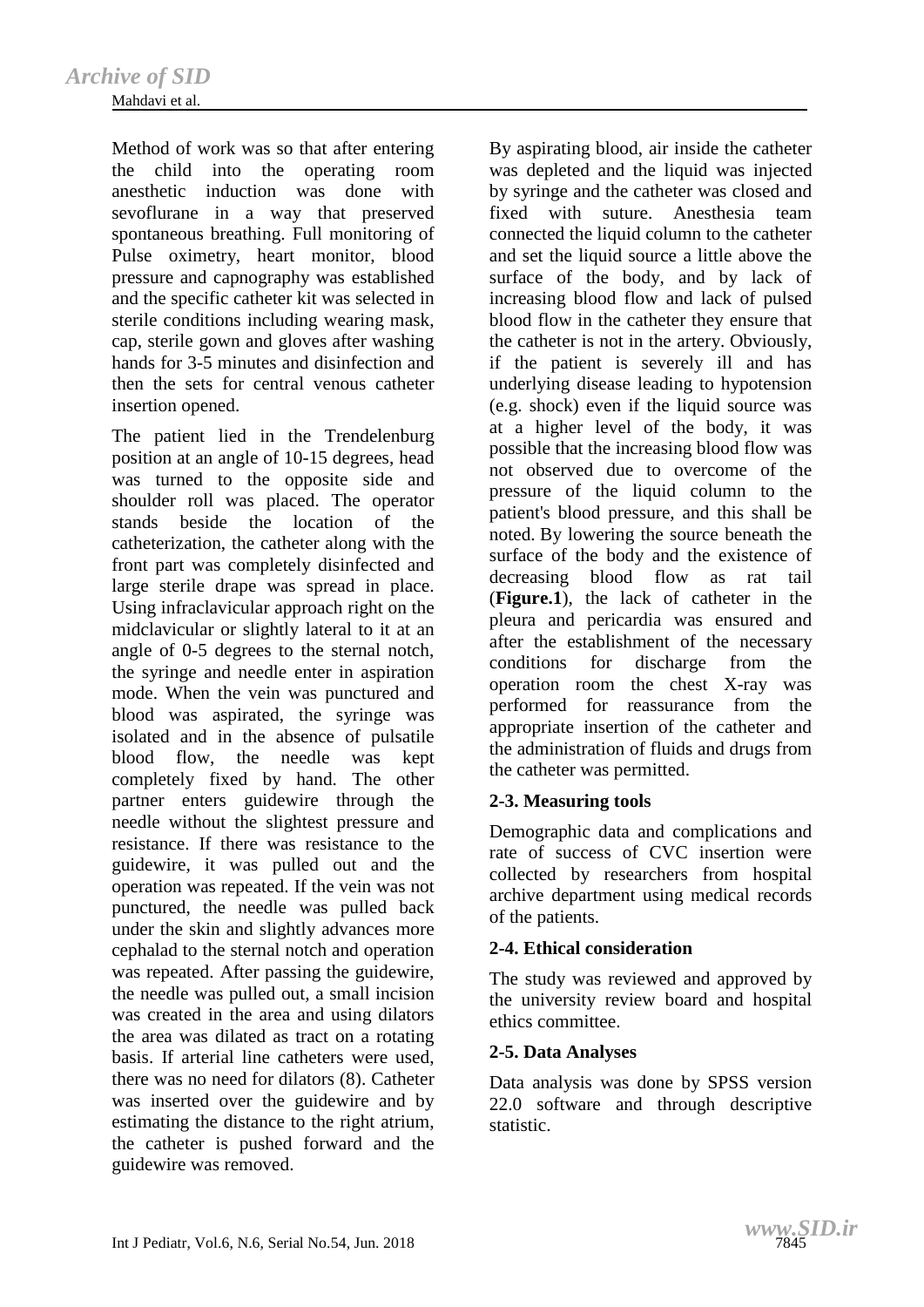

**Fig1**: Positive rat tail sign. It means that the tip of catheter is in the vessel.

#### **3- RESULTS**

 This study aimed to survey of a practical approach to central venous catheterization in pediatric patients referred to Mofid Hospital, Tehran, Iran. In present study, 4,500 patients were investigated that all of them included into the study. There were 2,385 (53%) female and 2,115 (47%) male patients. Patient's age ranged from 1 month to 10 years, mean 12.25+6.45 months. A

mong them, 815 patients (18%) were reported with improper placement of the catheter in the internal jugular and the cases were proven using the chest X-ray. In 374 patients (8%) accidental artery injury occurred of which 300 (80.2 %) cases were proven by observing a bright and pulsating blood flow at the time of injury and 70 (18.7%) cases were proved by rising blood column in the catheter connected to a liquid source from body level after catheterization and only in 4  $(1.1\%)$  cases all of which were in septic

shock after capturing a chest X-raycatheter insertion to the heart's left side were found. In 160 patients (3%) the accidental pleural injury occurred that in 150 cases by aspirating air bubble due to suspicion to pleural damage, the catheter was immediately changed and in 10 cases despite aspirated blood and blood flow in the catheter connected to a liquid source, no rat tail blood flow was observed and in all cases blood columns were completely observed separated from the liquid column with clear boundary (**Figure.2**).

For the cases that were suspected to pleural damage, chest X-ray was performed and in all cases the pleural damage and the insertion of catheters in pleura was proved. In the other hand, rat tail blood flow was observed in all cases that CVC insertion was successful and also in cases that catheter inserted in plural cavity, rat tail was not observed.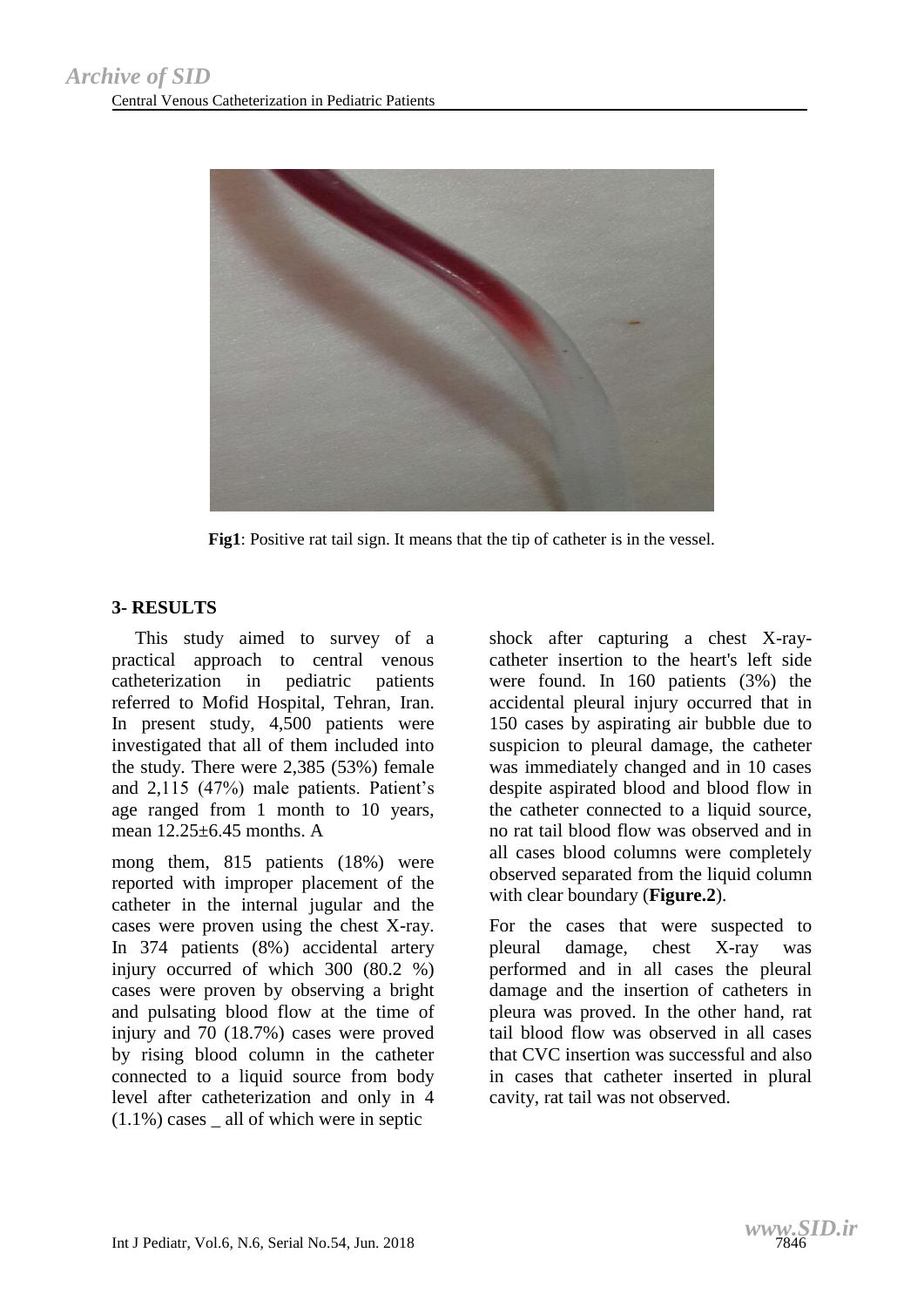

**Fig.2**: Negative rat tail sign. It means that the tip of catheter is not in the vessel and is on other place such as plural and pericardium.

#### **4- DISCUSSION**

 Subclavian catheterization in children has been well described in various articles and they are beneficial. With regard to fixed anatomical location, it is easy to maintain them and the children feel more comfortable; and considering the movement of children, the possibility of changing and moving the catheter tip is less (10). The traditional method for subclavian catheterization is blind and observing it with ultrasound is difficult. The key to success in the blind method is knowledge of the anatomic relationship between the clavicle and subclavian vein (10).When the shoulder is in neutral position, subclavian vein in the middle third of clavicle overlaps with it (14). Finck et al. studied 110 cases of subclavian catheterization in children under one year. There were 78.8% successful catheterizations in children under 6 months and 96% successful cases in children over 6 months. The authors did not mention any side effects. Based on the experience and skills and anatomical position, they recommended that the primary action shall be the left subclavian catheters and if they fail, the next step is right internal jugular vein (11). Citak et al. also inserted 148 subclavian catheters for children between 1 month to 14 years in the intensive care unit (ICU) and emergency room (ER) and 100% of the cases were successful. (15). Eichelberger et al. performed 191 cases of catheterizations in infants to 20 month children without any mechanical problems (16). The chance of subclavian catheter infection in the studies have been clearly lower than femoral catheterizations (16), and in other studies subclavian catheter infection has been reported less than the internal jugular catheterizations (17). The chance of thrombosis in the subclavian catheter compared with femoral catheters has been reported 1.9 % and 21.5%, respectively (18). In addition, in an observational study, the chance of thrombosis of the internal jugular vein has been reported 4 times more than the subclavian vein (19). However, Sheridan and Weber in a retrospective study on 1,056 children aged 4-6 years hospitalized in children's burns ward, reported 23% thrombosis of the subclavian vein, 11% internal jugular vein and 66% femoral vein (20). The chance of injury to the arteries in the classical and blind method for subclavian approach is reported 14% (21). Citak et al. have mentioned the chance of arterial injury 12.8% (15). In patients with normal blood pressure and appropriate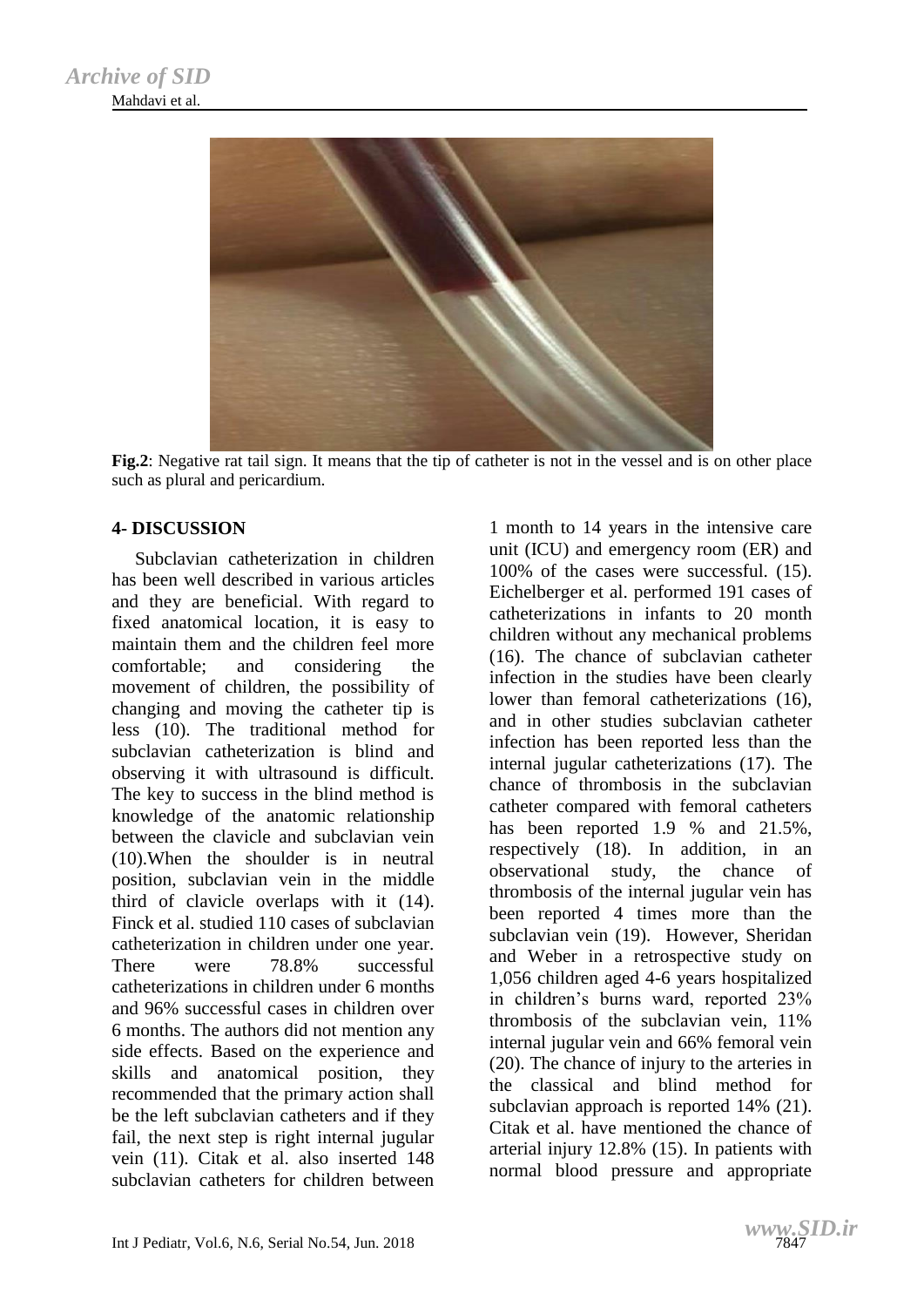blood oxygen concentration diagnosis of arterial puncher and access is possible by observing the pulsatile and increasing blood column and bright color of the blood. In patients with low blood pressure, it can be difficult to diagnose the differentiation of venous and arterial blood but it is possible by connecting the catheter to a pressure transducer and observing the resulting wave measurements. Moreover, with a catheter blood sampling and comparing it with arterial blood sample, the observation of the difference in oxygen concentration of the blood samples can also help to select the appropriate area for the catheter (2). Breathing spontaneously causes Intrathoracic negative pressure inside the chest during the inhalation and if the catheter is left open in the room, pulling a little air into the catheter can cause air embolism. Even a small amount of air can be fatal; especially if the patient has atrial or ventricular wall defects. For this reason the patient should be in Trendelenburg position at the time of central venous catheterization and the catheter air shall be drained and washed and the catheter hub shall always remain closed (2). Pleural injury and subsequent pneumothorax and hemothorax in subclavian approach have been reported 6% (21). In the case of in adverted insertion of catheters in pleural space, peritoneal cavity and pericardium, blood could be aspirated with low pressure and slowly. The blood oxygen concentration is similar to systemic circulation if associated with a pneumothorax but the difference is lack of coagulation (6). Anesthesia teem at Mofid Children Hospital benefitted of this property for visualization of blood flow tapering and tiny blood as rat tail return to fluid tube when the bottle is placed below the patient level for correct subclavian intravenous catheter placement. In pleural space or other places than subclavian vein placement of catheter, blood returned in fluid tube could be bright, plasma like and homogeneous with clear boundary. It is

important for operators to note this difference and not just check the blood return into fluid tube. There is possibility of venous catheter malposition, especially into the opposite brachiocephalic vein or internal jugular on the same side. It is possible that the catheter enters into the internal jugular vein especially in children in an effort to right subclavian catheterization due to more acute angle between the subclavian vein and an innominate vein compared to adults, that the chest x-ray after the operation can show this well (10). If catheter enters into a misplaced vein, its use is permitted for hydration, but as soon as the emergency elimination, it is better to change the catheter place because of increased chances of thrombosis (22).

#### **4-1. Limitations of the study**

One of the limitations of our study was study design that we recommend clinical trials and prospective study to confirm our finding.

#### **5- CONCLUSION**

 Since, pleural injury and subsequent pneumothorax and hemothorax may be associated with life threating complications, according to our finding, applying the rat tail blood flow as a practical approach to identify the insertion of catheters in pleural space in pediatric patients is recommended.

## **6- CONFLICT OF INTEREST:** None.

## **7- REFERENCES**

1. Ghods K, Razavi MR, Forozeshfard M. Performance, pain, and quality of life on use of central venous catheter for management of pericardial effusions in patients undergoing coronary artery bypass graft surgery. Journal of pain research. 2016; 9: 887.

2. McGee DC, Gould MK. Preventing complications of central venous catheterization. N Engl J Med. 2003 Mar 20; 348(12):1123-33.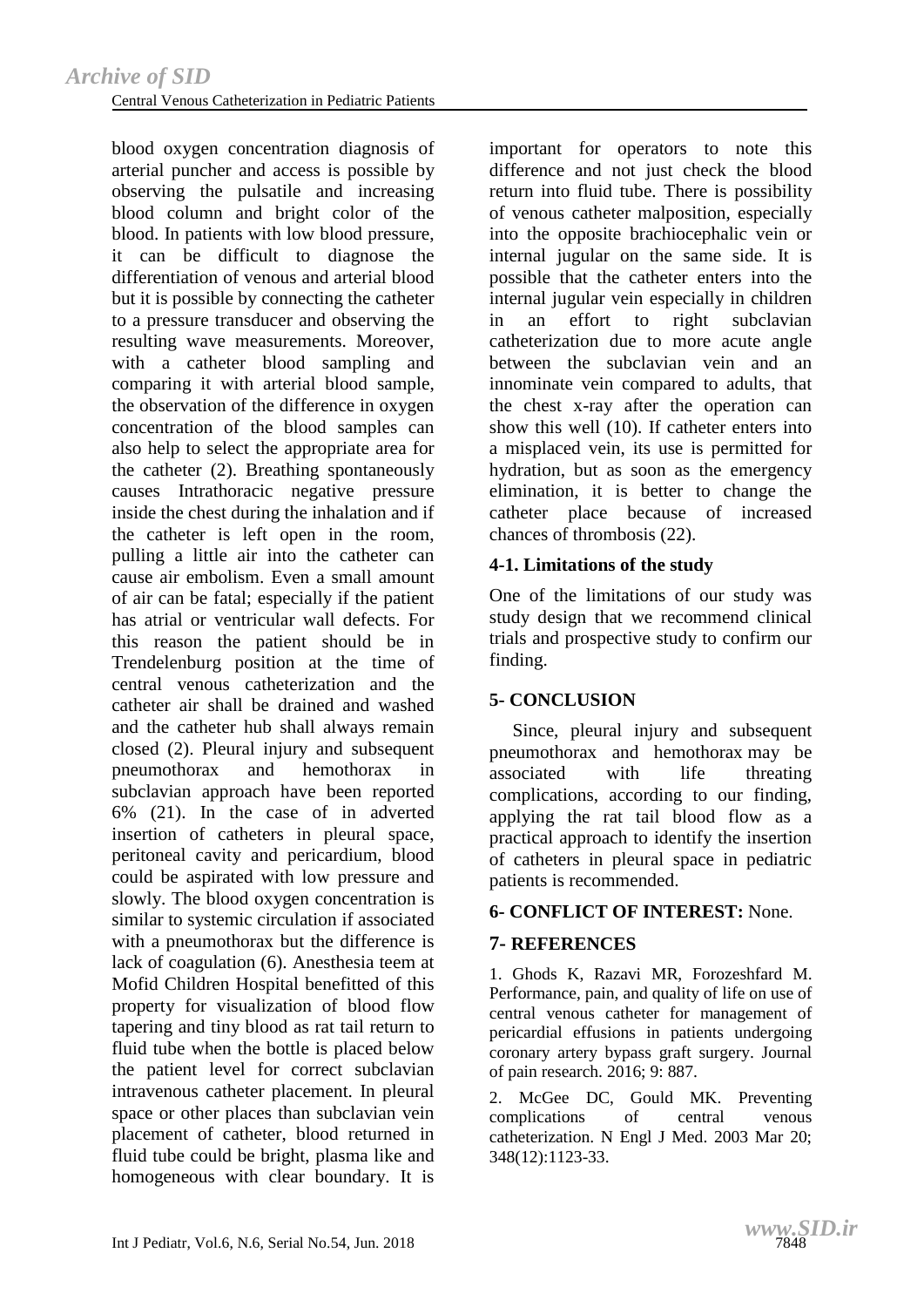#### Mahdavi et al.

3. Ruesch S, Walder B, Tramèr MR. Complications of central venous catheters: internal jugular versus subclavian access--a systematic review. Crit Care Med. 2002 Feb; 30 (2): 454-60.

4. Plumhans C, Mahnken AH, Ocklenburg C, Keil S, Behrendt FF, Günther RW, et al. Jugular versus subclavian totally implantable access ports: catheter position, complications and intrainterventional pain perception. Eur J Radiol. 2011; 79(3): 338-42.

5. Sznajder JI, Zveibil FR, Bitterman H, Weiner P, Bursztein S. Central vein catheterization. Failure and complication rates by three percutaneous approaches. Arch Intern Med. 1986; 146(2):259-61.

6. Gibson F, Bodenham A. Misplaced central venous catheters: applied anatomy and practical management. Br J Anaesth. 2013; 110(3):333-46

7. Francis KR, Picard DL, Fajardo MA, Pizzi WF. Avoiding complications and decreasing costs of central venous catheter placement utilizing electrocardiographic guidance. Surg Gynecol Obstet. 1992 Sep; 175 (3):208-11.

8. de Jonge RC, Polderman KH, Gemke RJ. Central venous catheter use in the pediatric patient: mechanical and infectious complications. Pediatr Crit Care Med. 2005; 6 (3):329-39.

9. Noripour S, Molaei A, Bandari R, Emadi A, Far SMF, Forozeshfard M. Comparison of the Results of Simultaneous Surfactant Administration and Nasal Continuous Positive Airway Pressure (INSURE) and Nonadministration of Surfactant for the Treatment of Infants with Respiratory Distress Syndrome. Journal of Comprehensive Pediatrics. 2017; 8(1): e37462.

10. Aminnejad R, Razavi SS, Mohajerani SA, Mahdavi SA. Subclavian Vein Cannulation Success Rate in Neonates and Children. Anesth Pain Med. 2015; 5(3):e24156.

11. Finck C, Smith S, Jackson R, Wagner C. Percutaneous subclavian central venous catheterization in children younger than one year of age. Am Surg. 2002; 68(4):401-4.

12. Bannon MP, Heller SF, Rivera M. Anatomic considerations for central venous cannulation. Risk management and healthcare policy. 2011; 4: 27.

13. Wang L, Liu Z-S, Wang C-A. Malposition of central venous catheter: presentation and management. Chinese medical journal. 2016; 129(2): 227.

14. Tan BK, Hong SW, Huang MH, Lee ST. Anatomic basis of safe percutaneous subclavian venous catheterization. J Trauma. 2000; 48(1):82-6.

15. Citak A, Karaböcüoğlu M, Uçsel R, Uzel N. Central venous catheters in pediatric patients--subclavian venous approach as the first choice. Pediatr Int. 2002; 44(1):83-6.

16. Eichelberger MR, Rous PG, Hoelzer DJ, Garcia VF, Koop CE. Percutaneous subclavian venous catheters in neonates and children. J Pediatr Surg. 1981; 16(4 Suppl 1):547-53.

17. Merrer J, De Jonghe B, Golliot F, Lefrant JY, Raffy B, Barre E, et al. Complications of femoral and subclavian venous catheterization in critically ill patients: a randomized controlled trial. JAMA. 2001; 286(6):700-7.

18. McKinley S, Mackenzie A, Finfer S, Ward R, Penfold J. Incidence and predictors of central venous catheter related infection in intensive care patients. Anaesth Intensive Care. 1999; 27(2):164-9.

19. Timsit JF, Farkas JC, Boyer JM, Martin JB, Misset B, Renaud B, et al. Central vein catheter-related thrombosis in intensive care patients: incidence, risks factors, and relationship with catheter-related sepsis. Chest. 1998; 114(1):207-13.

20. Sheridan RL, Weber JM. Mechanical and infectious complications of central venouscannulation in children: lessons learned from a 10-year experience placing more than 1000 catheters. J Burn Care Res. 2006; 27(5):713-8.

21. Casado-Flores J, Valdivielso-Serna A, Pérez-Jurado L, Pozo-Román J, Monleón-Luque M, García-Pérez J, et al. Subclavian vein catheterization in critically ill childrenanalysis of 322 cannulations. Intensive Care Med. 1991; 17(6):350-4.

22. Guilbert MC, Elkouri S, Bracco D, Corriveau MM, Beaudoin N, Dubois MJ, et al. Arterial trauma during central venous catheter insertion: Case series, review and proposed algorithm. J Vasc Surg. 2008; 48(4):918-25; discussion 925.